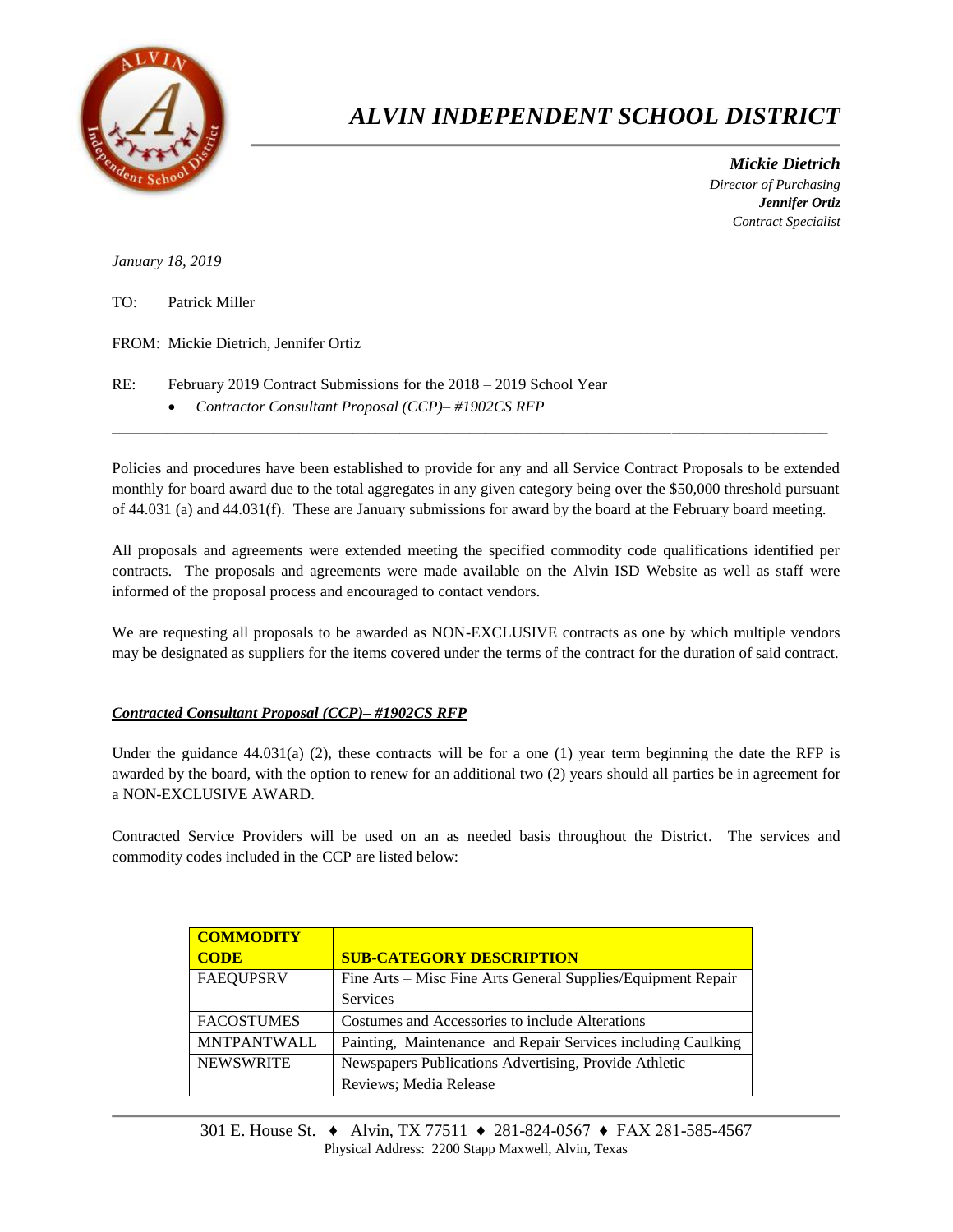| <b>STAFCONVO</b>     | <b>General Staff Development - Convocations</b>                 |  |  |  |
|----------------------|-----------------------------------------------------------------|--|--|--|
| <b>CONSULTADMIN</b>  | Consulting Service - Administrative, Board Training, Facilitate |  |  |  |
|                      | Community Advisory Council, Bond Planning                       |  |  |  |
| <b>CONSULTOTHR</b>   | Consulting Services - Not Otherwise Classified                  |  |  |  |
| <b>CONSULCHEER</b>   | Consulting and Training for Student Cheer and Team Building     |  |  |  |
| <b>CONSULTINSR</b>   | <b>Insurance Consulting</b>                                     |  |  |  |
| <b>SERVSECAUDIT</b>  | Safety - Risk Management - Security (Security Audits) Safety    |  |  |  |
|                      | Consulting                                                      |  |  |  |
| <b>CONSULTRAFF</b>   | Traffic Consulting - Design Service                             |  |  |  |
| <b>TECSERVICES</b>   | Data Processing, Computer Programming and Software              |  |  |  |
|                      | Services                                                        |  |  |  |
| <b>TECTRNSERV</b>    | <b>Computer Educational Training Services</b>                   |  |  |  |
| <b>SERVASSEMBL</b>   | Assemblies - Student Programs; Theatre Groups; Authors          |  |  |  |
|                      | Visits; Motivational Speaking; Student Training with Multi      |  |  |  |
|                      | Groups in one setting                                           |  |  |  |
| <b>STAFMOTIVAT</b>   | Staff Development - Motivational Team Building / Leadership     |  |  |  |
| <b>STAFTRAININST</b> | Staff Development - Instructional Based Training/ Childcare     |  |  |  |
|                      | Training/                                                       |  |  |  |
| <b>INSTTRAIN</b>     | Instructional Training for Testing /PSAT/SAT/ACT                |  |  |  |
|                      |                                                                 |  |  |  |
| <b>INSTTRNSGGP</b>   | Classroom Instructional Training within a Single group, Video   |  |  |  |
|                      | Conference, Kickstart, Communities in Schools                   |  |  |  |
| <b>BLDGFACDESGN</b>  | Facility Design Services and Consulting - Food Service; Create  |  |  |  |
|                      | Student engaging atmosphere; Color schemes; Create better       |  |  |  |
|                      | flow for students                                               |  |  |  |
| <b>MNTGENEREP</b>    | Generator Maintenance Repairs and Services                      |  |  |  |
| <b>SERVCALIBRATE</b> | Equipment Maintenance & repair to include Calibration           |  |  |  |
| <b>FINAUDIT</b>      | Accounting Services - Auditing, A/P Auditing                    |  |  |  |
| <b>SPEDVACCIN</b>    | <b>Vaccination Program Services</b>                             |  |  |  |
| <b>SERVRECMGMT</b>   | Records Management to Include Shredding                         |  |  |  |
| <b>BLDGINSPCER</b>   | Inspection & Certification Services as per TDLR and TAS         |  |  |  |
|                      | standards; Conduct On Site Inspections                          |  |  |  |
| <b>FAMUSPROD</b>     | Music Production Services Video Streaming/Taping; Writing of    |  |  |  |
|                      | Music; Percussion Tech                                          |  |  |  |
| <b>FAACCOMPAMI</b>   | <b>Accompanist Services</b>                                     |  |  |  |
| <b>SERVPERSONHR</b>  | Personnel Service to Include PEIMS/HR Consulting/ Principal     |  |  |  |
|                      | Services                                                        |  |  |  |
| <b>FATHEATSRV</b>    | Theatrical Services - Video Taping, Audio Technicians and       |  |  |  |
|                      | Recording - Video Tape Meetings, Provide Streaming and          |  |  |  |
|                      | Archives                                                        |  |  |  |
| <b>SERVTRANSLA</b>   | <b>Translation Services</b>                                     |  |  |  |
| PHOTOGROUP           | Photography Services                                            |  |  |  |
| <b>SERVDISCJOC</b>   | Disc Jockeys/Emcees - Music, up lighting, monogram, lasers,     |  |  |  |
|                      | video, DJ services, party/prom set-up,                          |  |  |  |
|                      | Presentations/Entertainment/Educational                         |  |  |  |
| <b>FACLINICIAN</b>   | Professional Services - Not Otherwise Classified including      |  |  |  |
|                      | Clinicians, Private Music Lessons, Clinic Choir; Consult with   |  |  |  |
|                      |                                                                 |  |  |  |